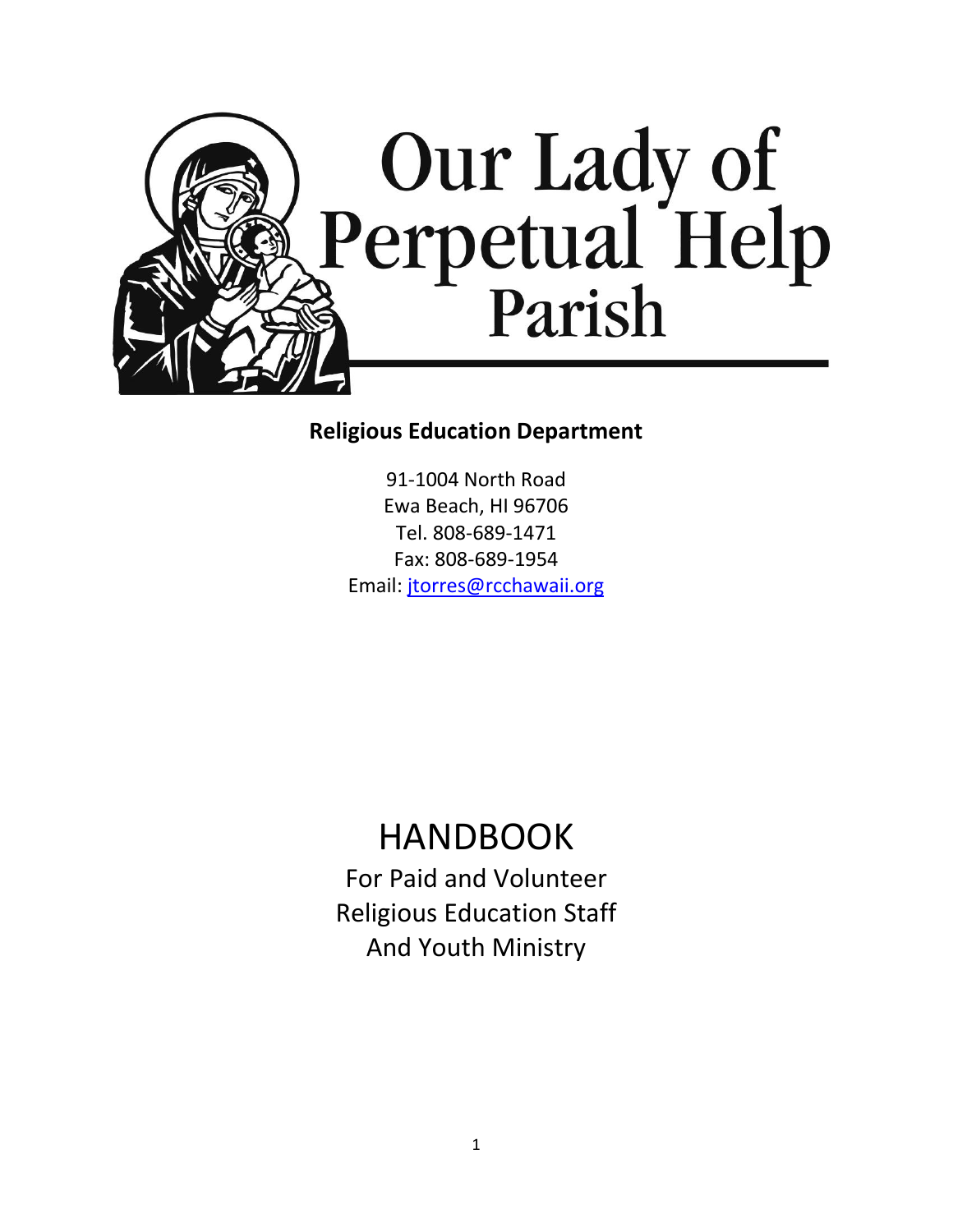## Table of Contents

Parish Mission Statement

RE Mission Statement

Role of the Catechist

Guidelines for Teaching Religion

Class Planning Classroom Management Classroom Discipline Student Attendance

Catechist Requirements **Certification** Concerning Child Abuse (Safe Environment Program) Religious Education and the Law

> Emergency and First Aid Information **Guidelines** Accident Report Form

Paid and Volunteer Religious Education & Youth Ministry Staff Acknowledgement Form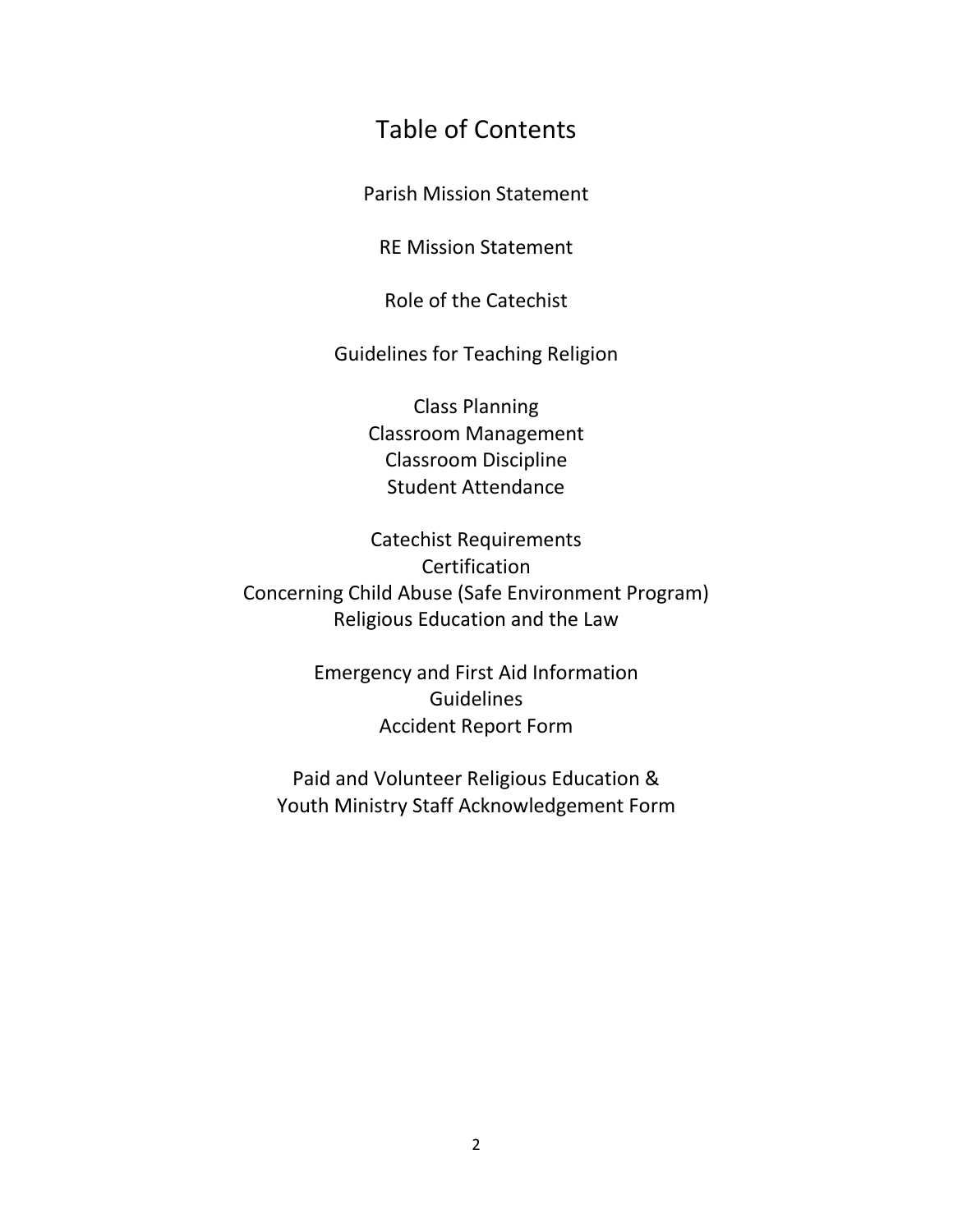## **Parish Mission Statement**

Our Lady of Perpetual Help Catholic Parish is a faith-filled community for all cultures and ages dedicated to building the Kingdom of God. We come closer to God by following Jesus Christ through His Word and Sacraments. Through the Holy Spirit and with the intercession of our Blessed Mother, we provide a sense of belonging to all God's people through prayer, service and sharing of our gifts for the praise and glory of God.

## **RE & FF Mission Statement**

Our baptism calls us to share in Christ's mission. As catechists and youth ministers, we respond to a call to put people not only in touch but in communion with Jesus Christ. Only He can lead us to the love of the Father in Spirit. At the origin of the Catechist's vocation … is a specific call from the Holy Spirit, a "special charism recognized by the Church" (Taken from *"Echoes of Faith"* – the Catechist, NCCL 1996)

"To teach as Jesus did, means calling and equipping all Christians of every age and stage of life to fulfill their baptismal call to holiness in the family, Church and society – the mission to evangelize and transform the world into a more caring and just society. Ongoing faith development is essential to accomplish this mission; it does not end at Confirmation or graduation but continues until one's death." (Taken from *"Our Hearts Were Burning Within Us, A Pastoral Plan for Adult Faith Formation in the United States",* USCC 1999).

## **General Directory for Catechesis**

"Formation seeks to enable catechists to transmit the Gospel to those who desire to entrust themselves to Jesus Christ" (General Directory for Catechesis #235).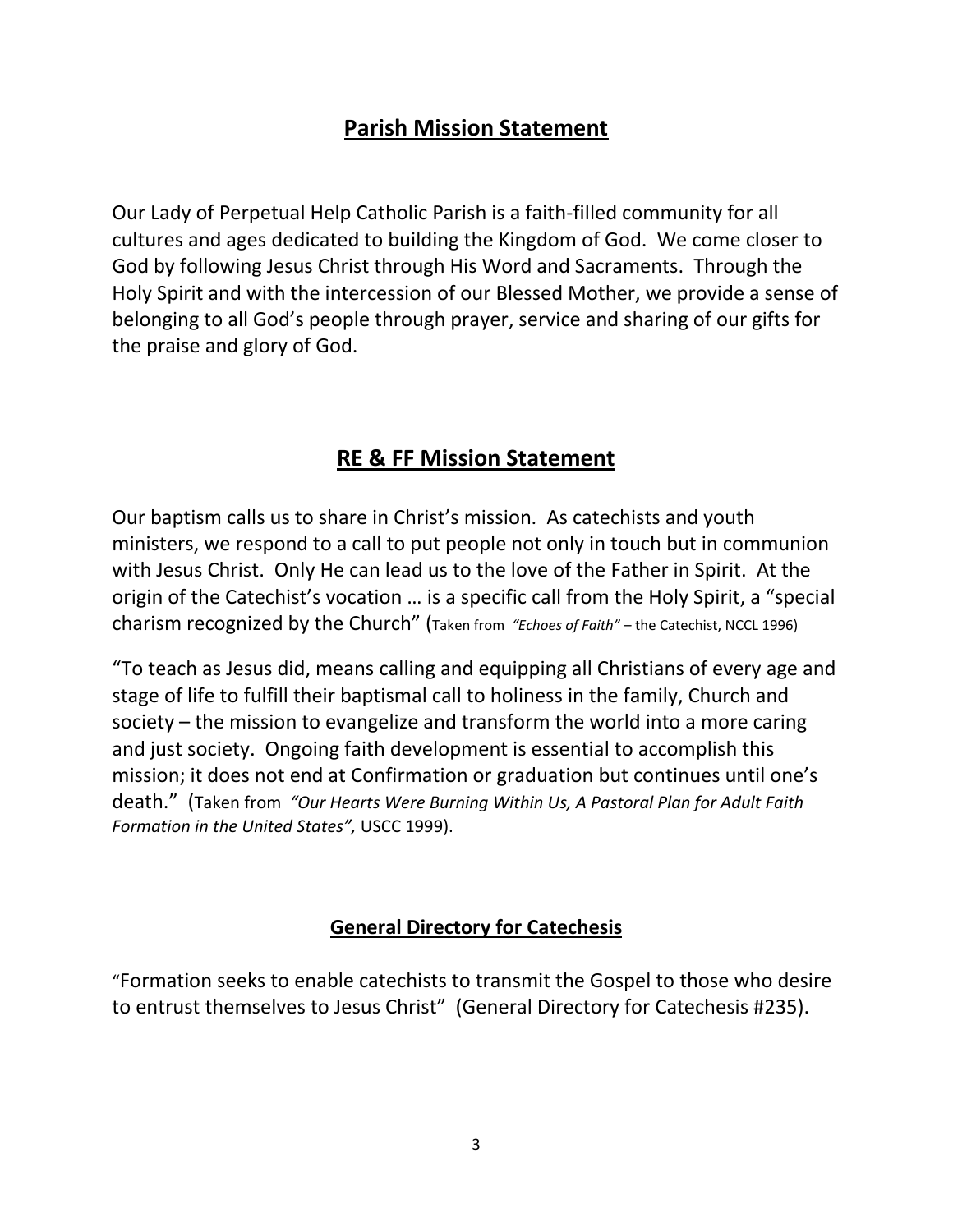

# **Role of the Catechist**

We seek to be examples of the presence of God through worship, education, and service. Some of the basic ideal qualities of catechists are:

- Responsive to a call. Our call is to teach others the necessity of continued personal growth in faith and Christian living.
- Witness to the Gospel. To be "witness" requires the catechist to develop a regular prayer life and to study Scripture and Catholic doctrine in a reflective way. Catechist's personal life choices should be in alignment with the teachings of the Catholic Church.
- Committed to the Church. The catechist realizes that the Lord works and the Holy Spirit moves through Church authority.
- Shares in Christian community. The catechist participates in the sacramental life of the Church and encourages those to whom they minister to do the same.
- A servant of the community. Establishing God's Kingdom is in loving service to all God's people without distinction.
- Develops the needed knowledge skills and abilities. This includes Catholic doctrine, Scriptures, catechetical methodology, spiritual growth and development.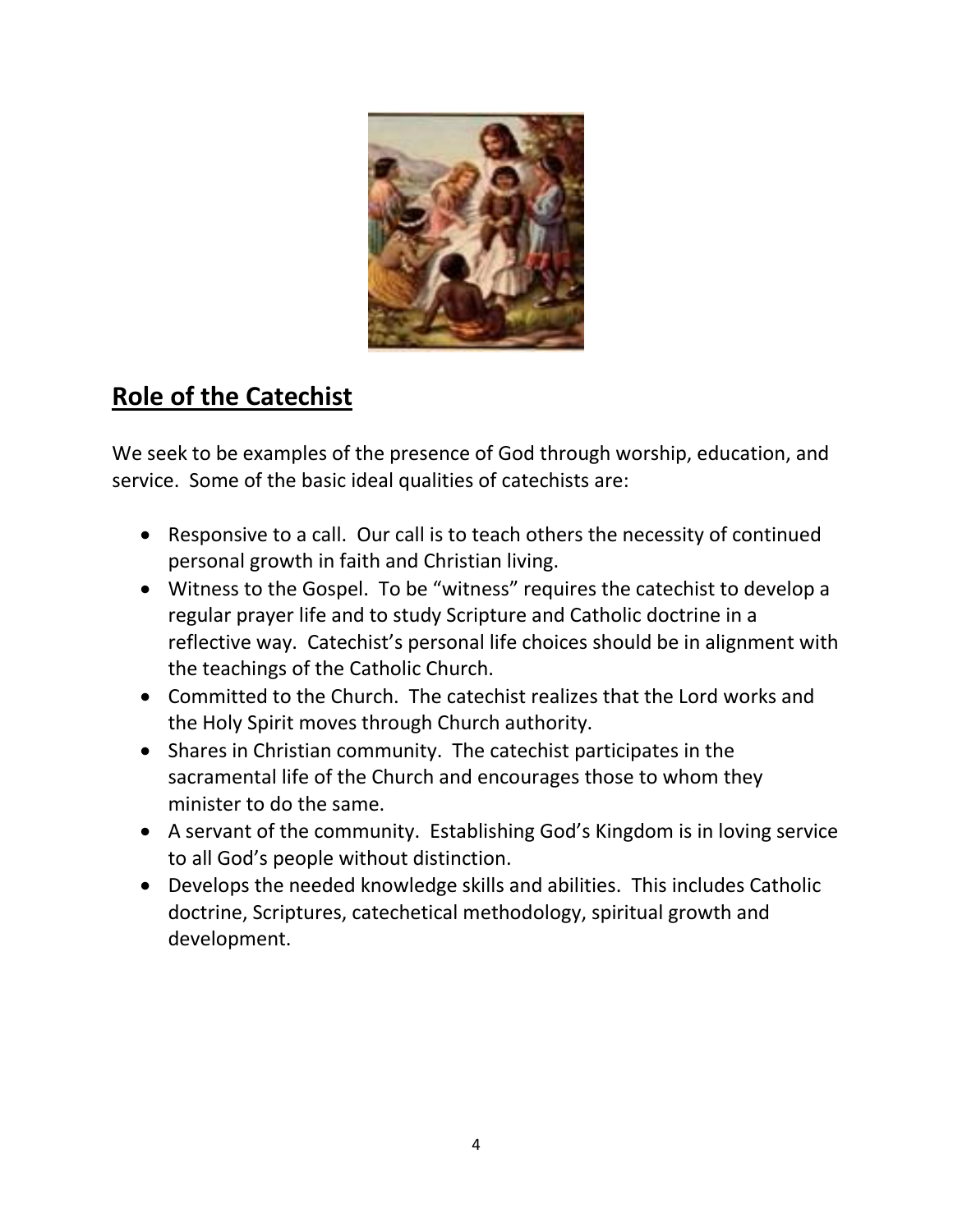# **Guidelines for Teaching Religion**

### **Class Planning:**

- 1. Follows the diocesan curriculum guidelines for Grades Pre-K through Grade 12
- 2. Leads students in prayer in the classroom
- 3. Uses textbooks, manual and materials approved by the diocese and parish
- 4. Lessons and activities are taught according to the liturgical year

#### **Classroom Management:**

- 1. Arrives, at minimum, 15 minutes before class begins.
- 2. Notifies the DRE in advance, when there is a need to be absent, and makes sure lesson plans are available for the substitute.
- 3. Arranges teaching areas to help learning to take place.
- 4. Has a prayer area in the classroom, and uses a variety of prayer styles and experiences.
- 5. Has all needed materials and equipment arranged for and prepared before class.

#### **Classroom Discipline:**

- 1. Has a firm but kind rule of discipline. Students need to understand the classroom and program rules and consequences of their behavior. Be a model of proper grooming and dress.
- 2. Catechists are responsible for classroom order, safety and Christian learning.
- 3. Students that require constant discipline will be sent to the DRE. If the problem continues, the family will be contacted; this may result in a request that the child leave the program.

#### **Student Attendance:**

- 1. Catechist must keep formal, weekly attendance of all students.
- 2. If a student is absent for three consecutive weeks, the catechist will call the home for follow-up.
- 3. Sacramental preparation classes are important. If there is a continued lack of attendance (i.e. 3 classes), the student may be advised to wait to receive the sacrament at a later time. Previous to this decision, there will be communication between the Pastor, DRE and family.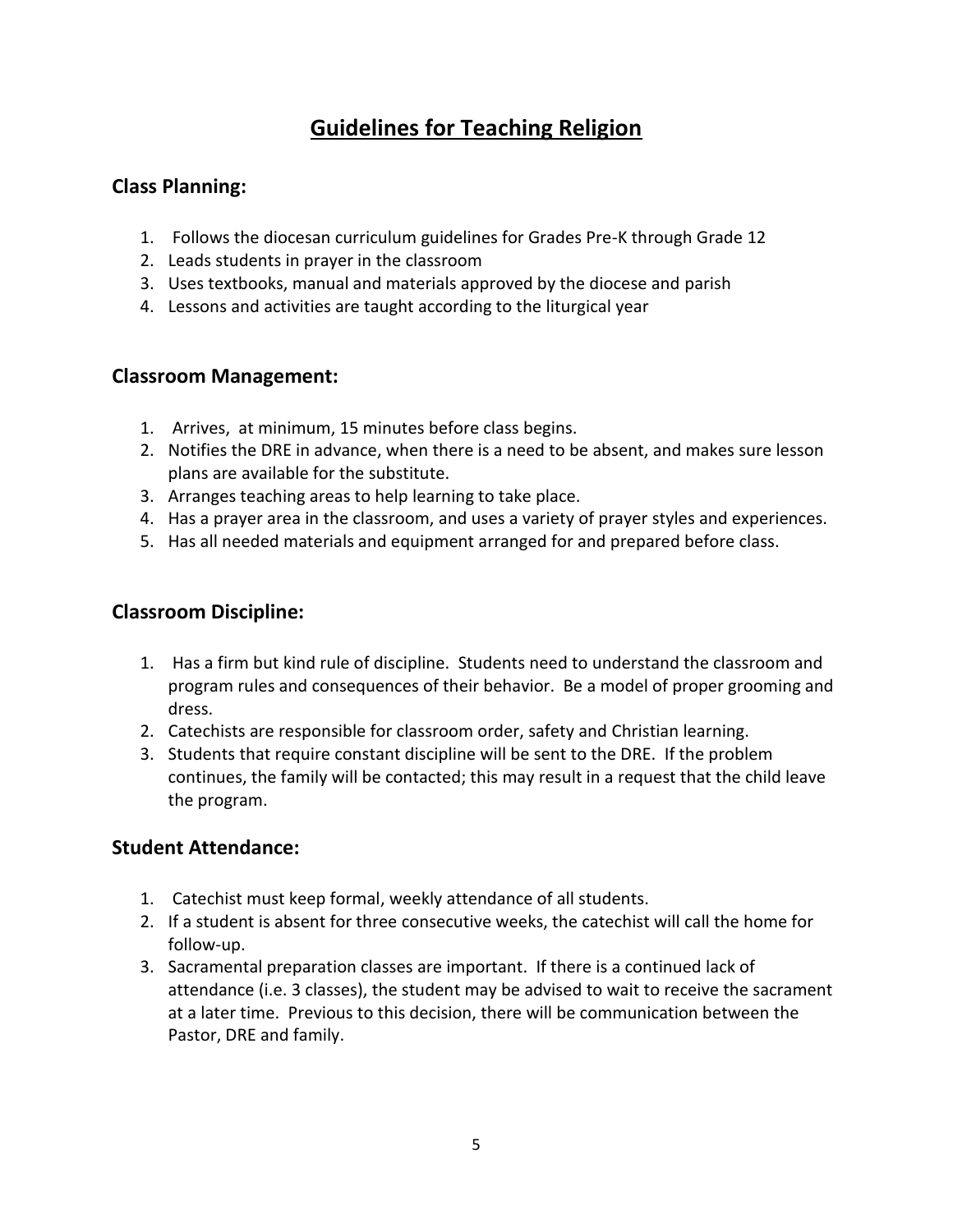## **Catechist Requirements**

Lead catechists and youth ministers should possess a minimum high school diploma or its equivalent.

#### **Certification:**

- 1. As a catechist, you will be expected to work on and maintain your Diocesan Certification. Certification consists of three levels:
- **Track I** requires seven course units. This track should be completed within three years from start/hiring date.
- Track II **–** introductory courses in teaching methods for Grades Preschool through high school and adult learners. Track I completion is not required for participation in Track II
- 2. Ongoing formation certification a variety of course offerings to promote life-long formation in faith. Two ongoing formation courses every three are required to maintain certification.
- 3. As a catechist, you will be evaluated annually by the DRE/CRE. You will also be asked to evaluate the DRE/CRE and give feedback regarding the program. ([ Note: once this Handbook is approved by the parish, all catechist will be bound by the Handbook. Evaluation forms are in the design stage.)

#### **Concerning Child Abuse (Safe Environment Program)**

The "Policy on Allegations and Incidents of Sexual Misconduct" promulgated by the Diocese of Honolulu is incorporated in this Handbook by reference. A copy of the policy is contained in the handbook "To Offer Healing, To Restore Trust", first published on January 8, 2004. The handbook is available from the parish' Office of Religious Education.

The Church endorses the mandatory reporting provisions of H.R.S. Chapter 350 concerning child abuse and requires that paid and volunteer staff be familiar with the provisions of the chapter, which is summarized in the Handbook. The Church encourages paid and volunteer staff to report suspected child abuse to the Religious Education Program Director or Pastor, who should contact the police.

All adults who have significant contact with minors are required to attend the Diocesan Safe Environment Initial Training class within sixty (60) days from the official start date of their assigned duties. It is the responsibility of the volunteer to register for and attend the class.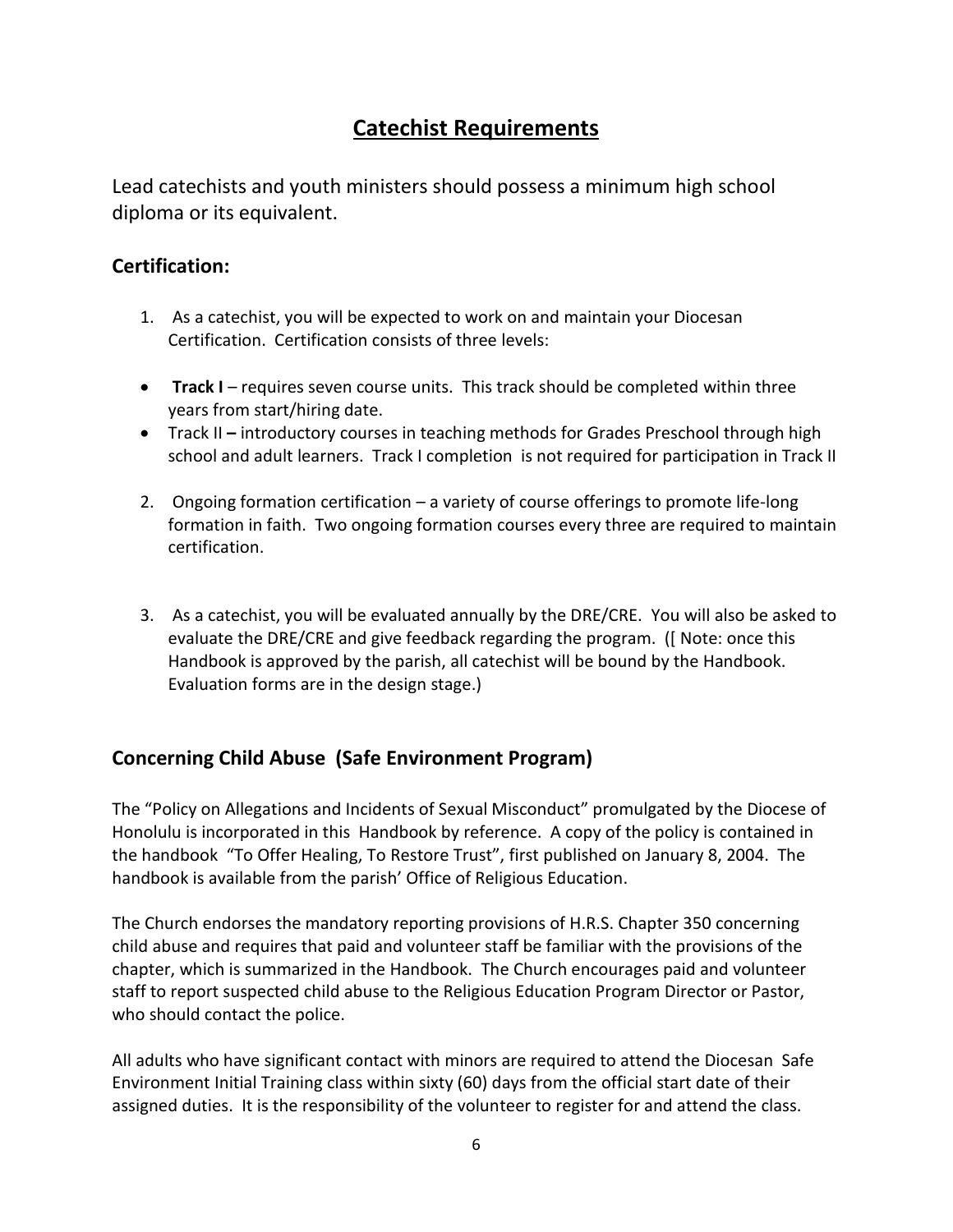The Code of Conduct Agreement, as outlined in "To Offer Healing, To Restore Trust" includes the following statement as a condition of providing services to the children and youth of our diocese:

**I will:**

- **Treat everyone with respect, loyalty, patience, integrity, courtesy, dignity and consideration.**
- **Avoid situations where I am alone with children and/or youth at Church activities;**
- **Use positive reinforcement, rather than criticism, negative competition, or comparison when working with children and/or youth;**
- **Refuse to accept expensive gifts from children and/or youth without prior written approval from the parents or guardian and the Pastor or Administrator;**
- **Report suspected abuse to the Pastor, administrator, or appropriate supervisor and the local Child Protection Services agency. I understand that failure to report suspected abuse to civil authorities is, according to the law, a petty misdemeanor;**
- **Cooperate fully in any investigation of abuse of children and/or yout.**

#### **I Will Not:**

- **Smoke or use tobacco products in the presence of children and/or youth.**
- **Use, possess, or be under the influence of alcohol at any time while volunteering.**
- **Use, possess or be under the influence of illegal drugs at any time.**
- **Pose any health risk to children and/or youth [i.e. no fevers or other contagious situations]**
- **Strike, spank, shake, or slap children and/or youth.**
- **Humiliate, ridicule, threaten, or degrade children and/or youth.**
- **Touch a child and/or youth in a sexual or other inappropriate manner**
- **Use any discipline that frightens or humiliates children and/or youth**
- **Use profanity in the presence of children and/or youth.**

**I understand that as a person working with children and/or youth, I am subject to a background check to the full extent of Hawaii state law. I understand that any action inconsistent with the Code of Conduct or failure to take action mandated by this Code of Conduct may result in my removal from working with children and/or youth.**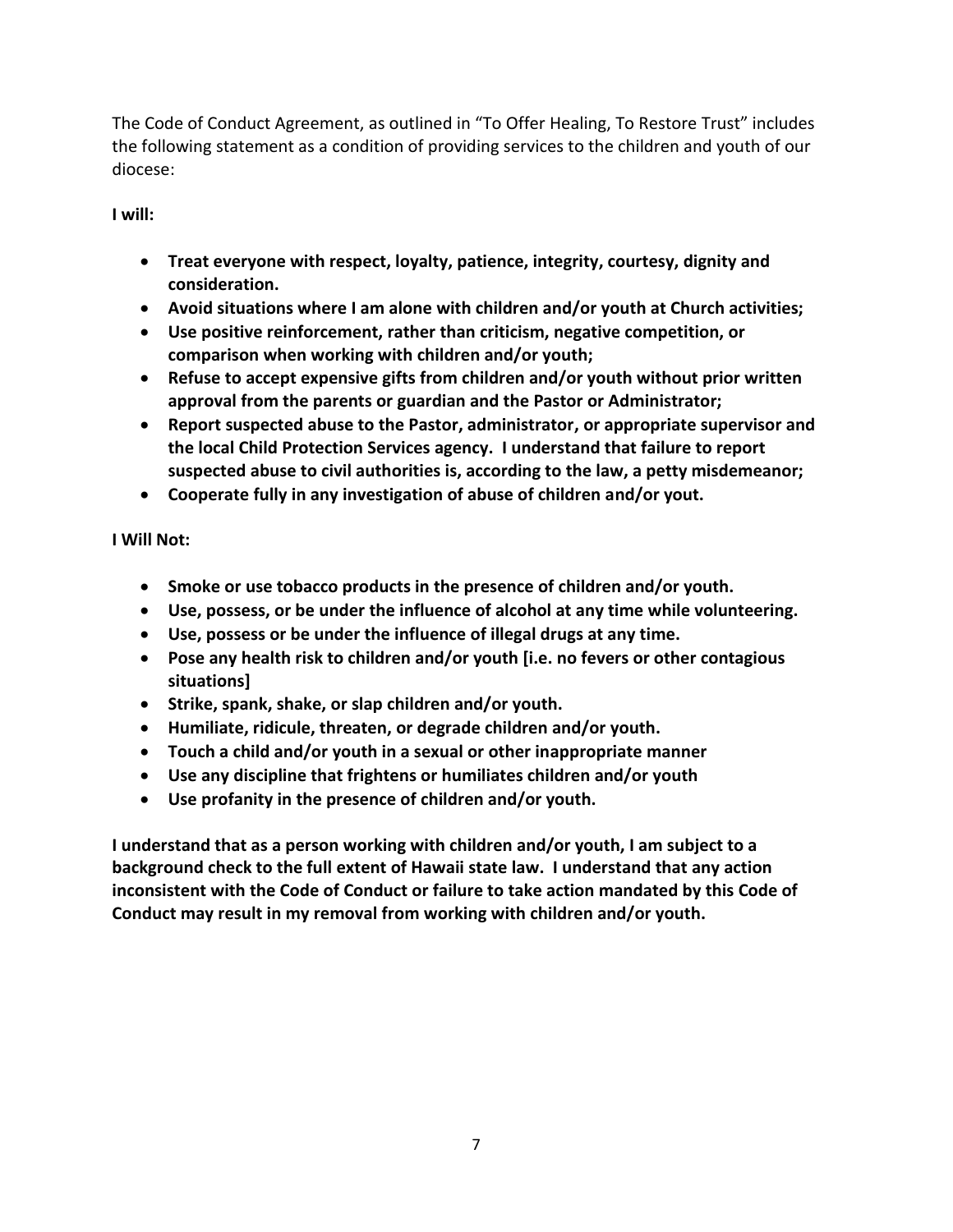#### **Religious Education and the Law**

Catechists are required to attend the Diocesan classes on:

- Religious Education and the Law CC 105
- Religious Education's Response to Child Abuse CC 106

It is expected that the catechist will read the documents on these topics. Catechists are required to sign the compliance form verifying that they understand the materials, have completed the classes, and agree to abide by the Code of Conduct Policy.

#### **Guidelines for Emergency and First Aid Information**

- 1. Catechists should select two students or an adult aide who will go to the office for assistance when one of the students is hurt or becomes ill in the classroom.
- 2. There is a First Aid Kit in the office for cuts, scratches, burns, or bites.
- 3. Catechists are not permitted to administer any type of medication to students. If a child becomes ill, remember to stay with the sick child. Remain with the class and send for help. Do not leave the class unattended.
- 4. Each catechist should have available or access to an accident report form to be filled out when the need arises.
- 5. Catechists are expected to evaluate the classroom area upon notice of fire, bomb threats, or other emergencies. Children are to be led to a designated safe zone using the route established by authorities. In the event that the established route is inaccessible or presents a danger, catechists should use their best judgment.
- 6. In an emergency, catechists should make sure that no one is left behind and that windows and doors are closed. Safety demands that one catechist or adult aide should be the last person out of the room. After the evacuation of the building in an emergency, catechists must account for all students. The attendance log should be in their possession.
- 7. In case of emergency, catechists may be required to check parent/guardian driver's licenses before releasing any student.
- 8. Catechists are expected to remain with students until the all clear is given by proper authorities.
- 9. There will be posted, distributed fire drill plans, evacuation plans as well as the designations of "safe area".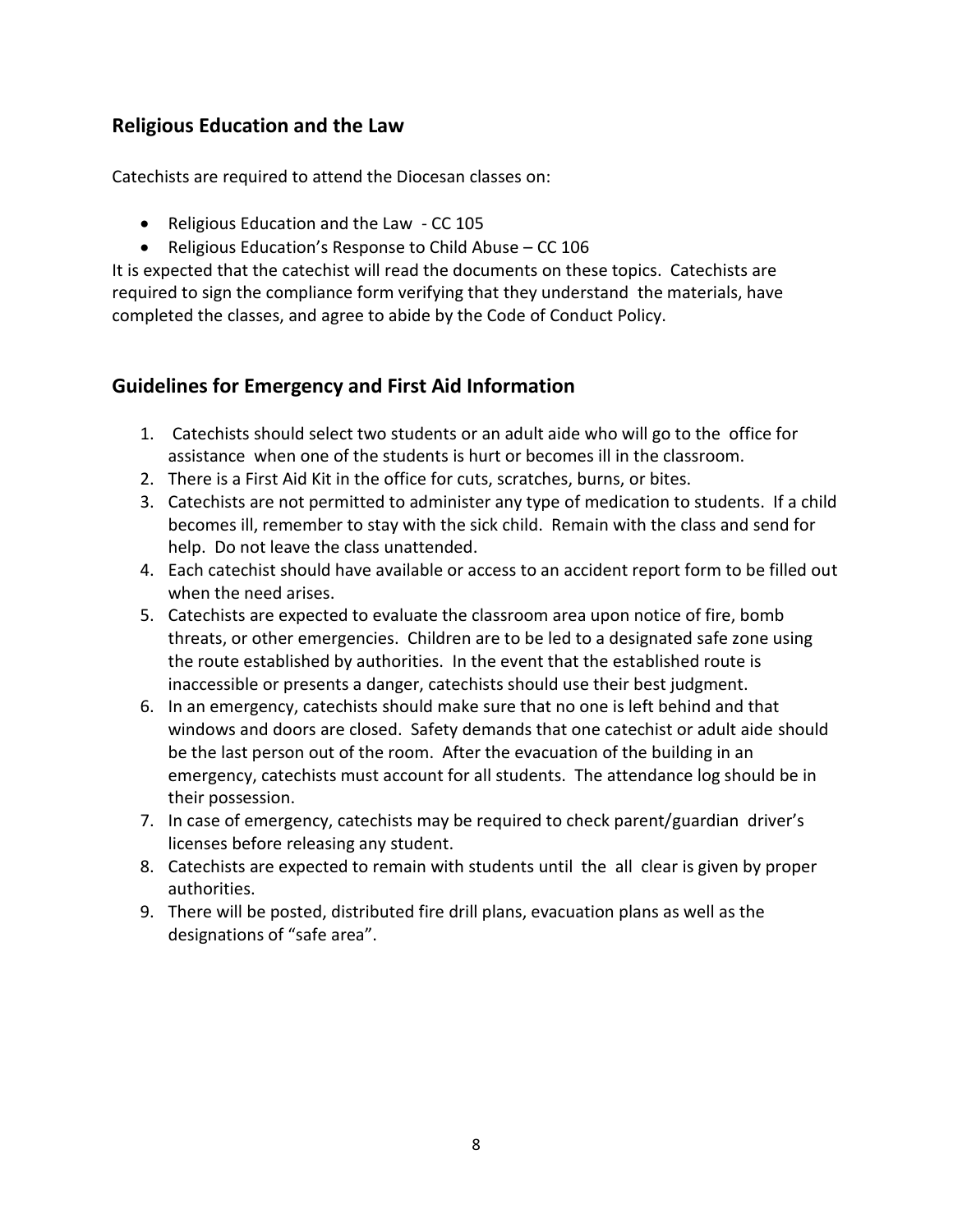#### **Accident Report Form**

| Name of Parish:<br>Address:<br>Tel.                                    | Our Lady of Perpetual Help Parish<br>91-1004 North Road, Ewa Beach, Hawaii 96706<br>808-689-8681/689-1471                                                          |  |                                                                                                                       |  |
|------------------------------------------------------------------------|--------------------------------------------------------------------------------------------------------------------------------------------------------------------|--|-----------------------------------------------------------------------------------------------------------------------|--|
|                                                                        |                                                                                                                                                                    |  |                                                                                                                       |  |
| Position:                                                              |                                                                                                                                                                    |  | <u> 1989 - Johann John Stoff, deutscher Stoffen und der Stoffen und der Stoffen und der Stoffen und der Stoffen u</u> |  |
| Name of Student:                                                       |                                                                                                                                                                    |  | <u> 1989 - Johann John Stoff, deutscher Stoffen und der Stoffen und der Stoffen und der Stoffen und der Stoffen u</u> |  |
| Age:                                                                   |                                                                                                                                                                    |  |                                                                                                                       |  |
|                                                                        | Room/location where accident of injury occurred: ________________________________                                                                                  |  |                                                                                                                       |  |
|                                                                        |                                                                                                                                                                    |  |                                                                                                                       |  |
| Date of accident or injury                                             |                                                                                                                                                                    |  |                                                                                                                       |  |
| Description of accident or injury                                      |                                                                                                                                                                    |  | <u> 1989 - Johann John Stoff, deutscher Stoffen und der Stoffen und der Stoffen und der Stoffen und der Stoffen u</u> |  |
| Were the parents/guardian called?<br>If no, why not?<br>1.<br>2.<br>3. | Did the student need to be taken to the hospital?<br>Was a copy of the report given to the parents?<br>List names and contact numbers of witnesses as appropriate: |  | $No$ <sub>____</sub><br>$No$ <sub>---</sub>                                                                           |  |
|                                                                        |                                                                                                                                                                    |  |                                                                                                                       |  |
| Copies of report to: Parents/Guardians                                 | <b>Student File</b><br>Office<br>Pastor - in case of serious injury                                                                                                |  |                                                                                                                       |  |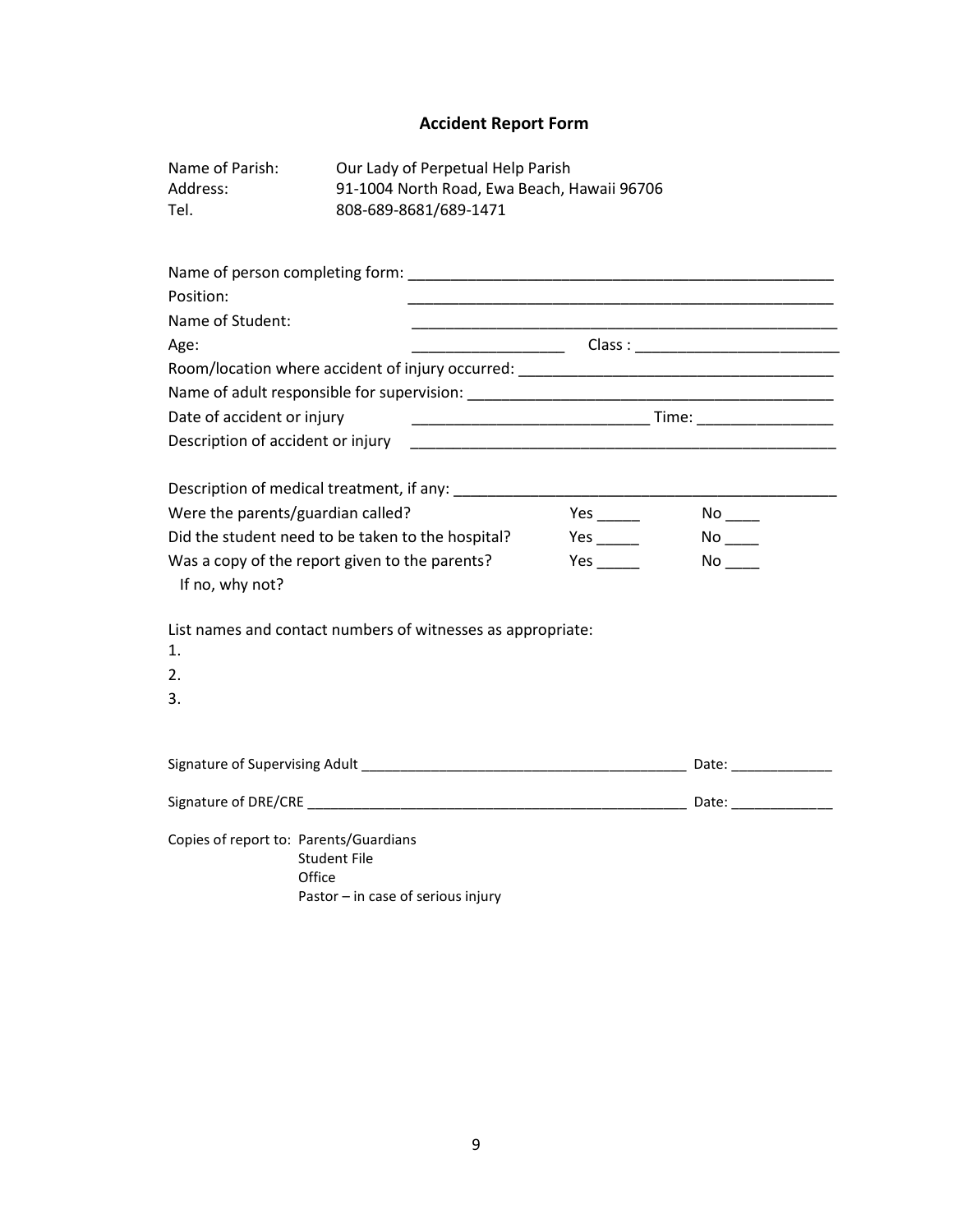## **A Final Thought**

As partners in the Religious Education Ministry in the parish, a catechist has a special role in building up the kingdom of God. Common sense and prayer are aides in effective ministry. There will be guides that will meet the demands of the law and the Gospel. Cardinal John Newman wrote, "To live is to change, and to be perfect is to have changed often." You can be a successful catechist if you work at it. Trust in your own abilities and let Jesus be your model.

#### **References**

| Religious Education and the Law: A   | Sr. Mary Angela Shaughnessy, SCN         |  |
|--------------------------------------|------------------------------------------|--|
| <b>Catechist Handbook</b>            |                                          |  |
| To offer Healing, To Restore Trust   | Diocese of Honolulu Handbook for         |  |
|                                      | <b>Creating and Maintaining Safe</b>     |  |
|                                      | Environments.                            |  |
| Working Smarter, Not Harder: A       | Thomas P. and Rita Tyson Walters         |  |
| <b>Survival Guide for Catechists</b> |                                          |  |
| Do's and Don't's: Catechists Working | Cecilia P. Regan, National Pastoral Life |  |
| with Children                        | Center                                   |  |
| "Bearers of the Light" Certification | Diocese of Honolulu, Office of Religious |  |
| Programs                             | Education                                |  |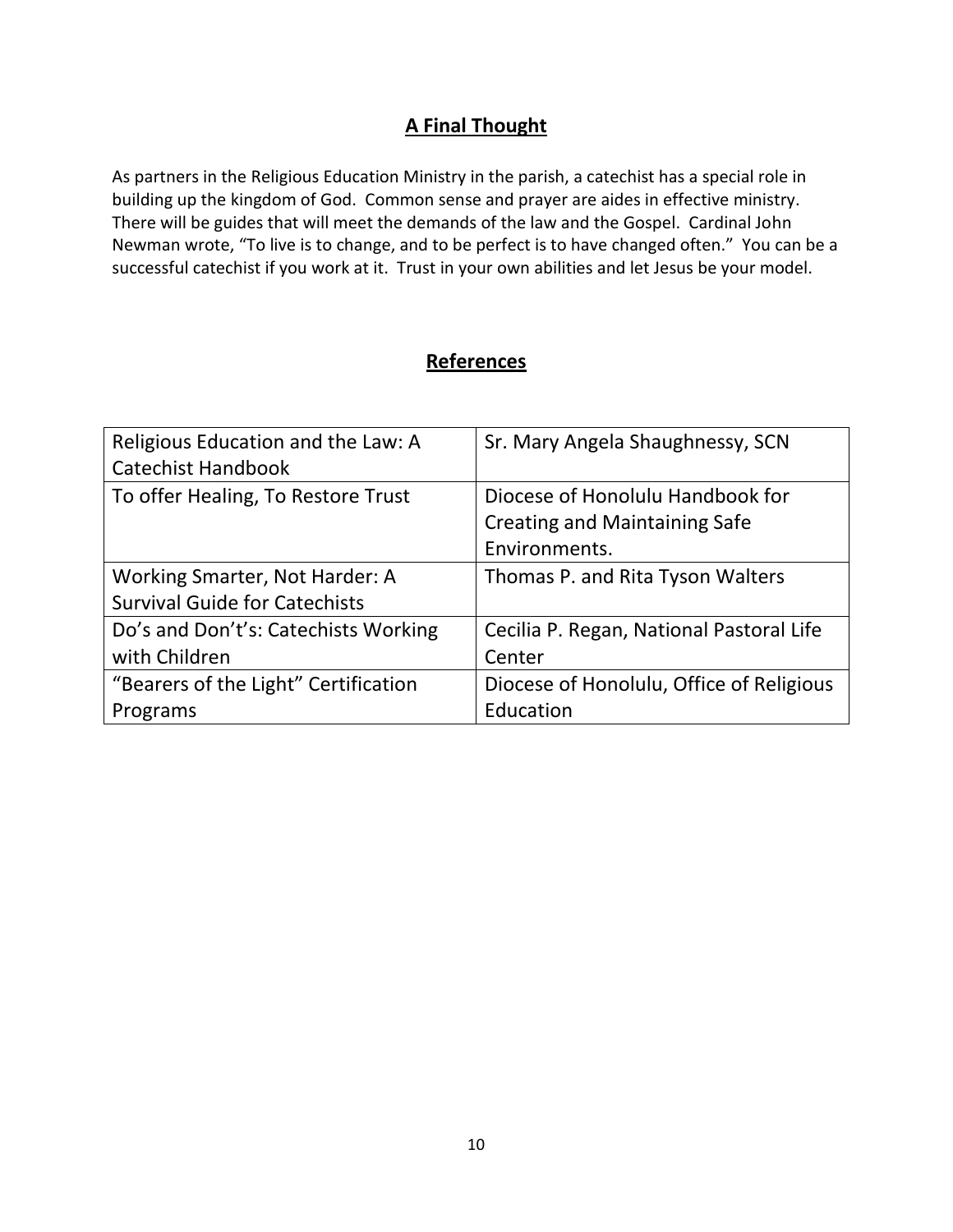#### **Paid and Volunteer Religious Education Staff Acknowledgement Form**

This is to acknowledge that I/We have received/read the Our Lady of Perpetual Help Parish Handbook for Paid and Volunteer Religious Education Staff. I/We understand and agree to cooperate with the parish policies set forth in the handbook.

| Print LEGAL Name |                                                                    |       |  |
|------------------|--------------------------------------------------------------------|-------|--|
| Signed           |                                                                    | Date: |  |
|                  | Paid and Volunteer Religious Education/Youth Ministry Staff Member |       |  |
| Signed:          |                                                                    | Date  |  |
|                  | (Parent/Guardian if staff member is a minor)                       |       |  |

#### **Paid and Volunteer Religious Education Staff Safe Environment Re-Certification**

(The undersigned) by my signature indicate the following:

- I have read and understood the VIRTUS Code of Pastoral Conduct material
- I have read and understood the Diocesan Guidelines for Sexual Misconduct
- I agree to abide by all the guidelines, principles, and laws presented in the Code of Pastoral Conduct, the Diocesan Guidelines for Sexual Misconduct, and the instructions and principles presented in this training.

| If the above address has not been your residence for at least five (5) years, please provide<br>other addresses and the number of years of residence below) |  |
|-------------------------------------------------------------------------------------------------------------------------------------------------------------|--|
|                                                                                                                                                             |  |
|                                                                                                                                                             |  |
|                                                                                                                                                             |  |
|                                                                                                                                                             |  |